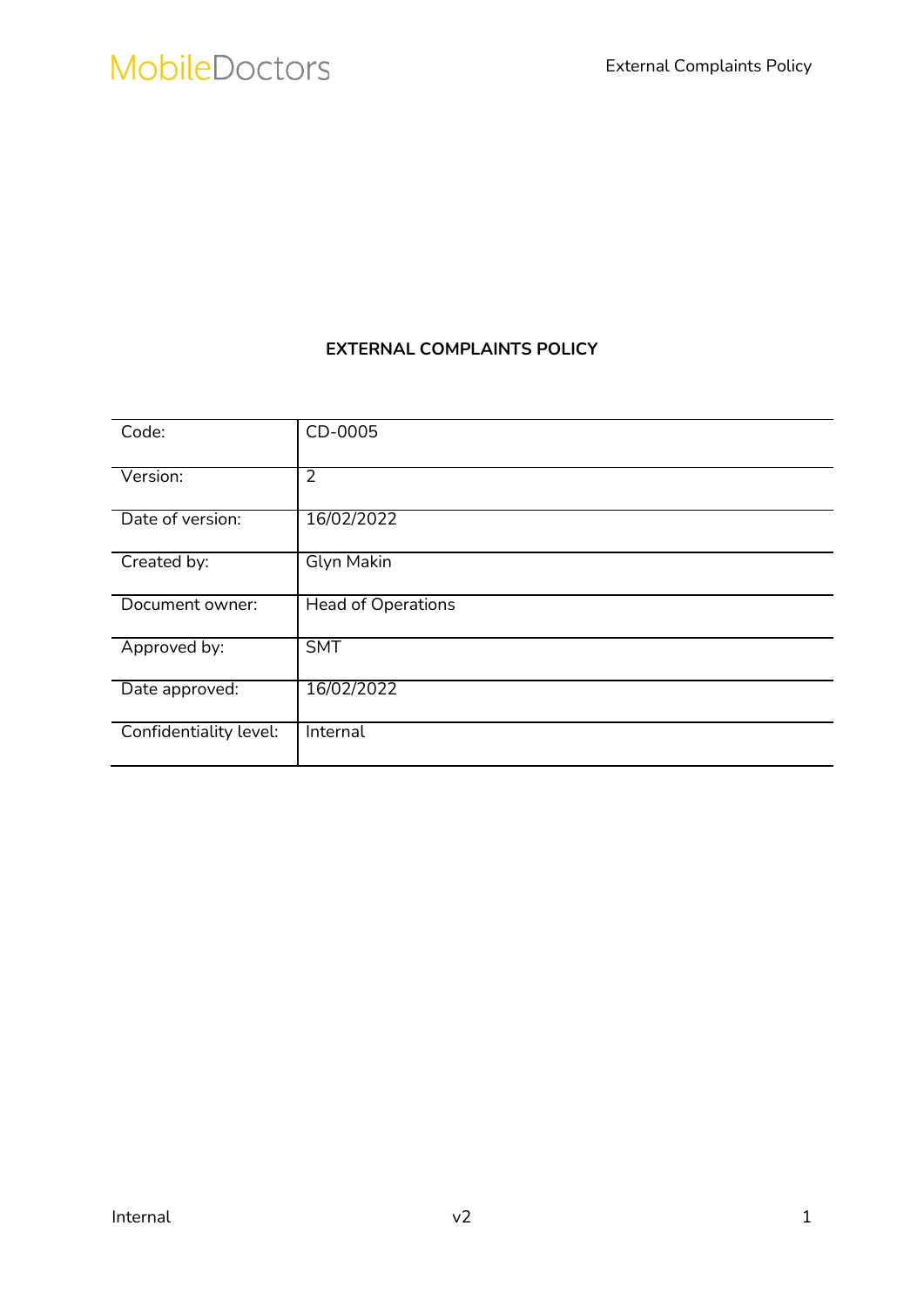## Change History

| Date       | Version | Created by    | Description of change            |  |
|------------|---------|---------------|----------------------------------|--|
| 22/06/2021 | 0.1     | Lauren        | <b>Initial Draft</b>             |  |
|            |         | Couperthwaite |                                  |  |
| 12/07/2021 | 0.2     | Lauren        | Clean version sent for approval. |  |
|            |         | Couperthwaite |                                  |  |
| 12/07/2021 | 1.0     | Lauren        | Final version agreed.            |  |
|            |         | Couperthwaite |                                  |  |
| 14/12/2021 | 1.1     | Glyn Makin    | Updated Switchboard telephone    |  |
|            |         |               | number                           |  |
| 15/02/2022 | 1.2     | Glyn Makin    | Updated Section $1 -$ What is a  |  |
|            |         |               | Complaint                        |  |
| 16/02/2022 | 2.0     | Glyn Makin    | <b>Final Version</b>             |  |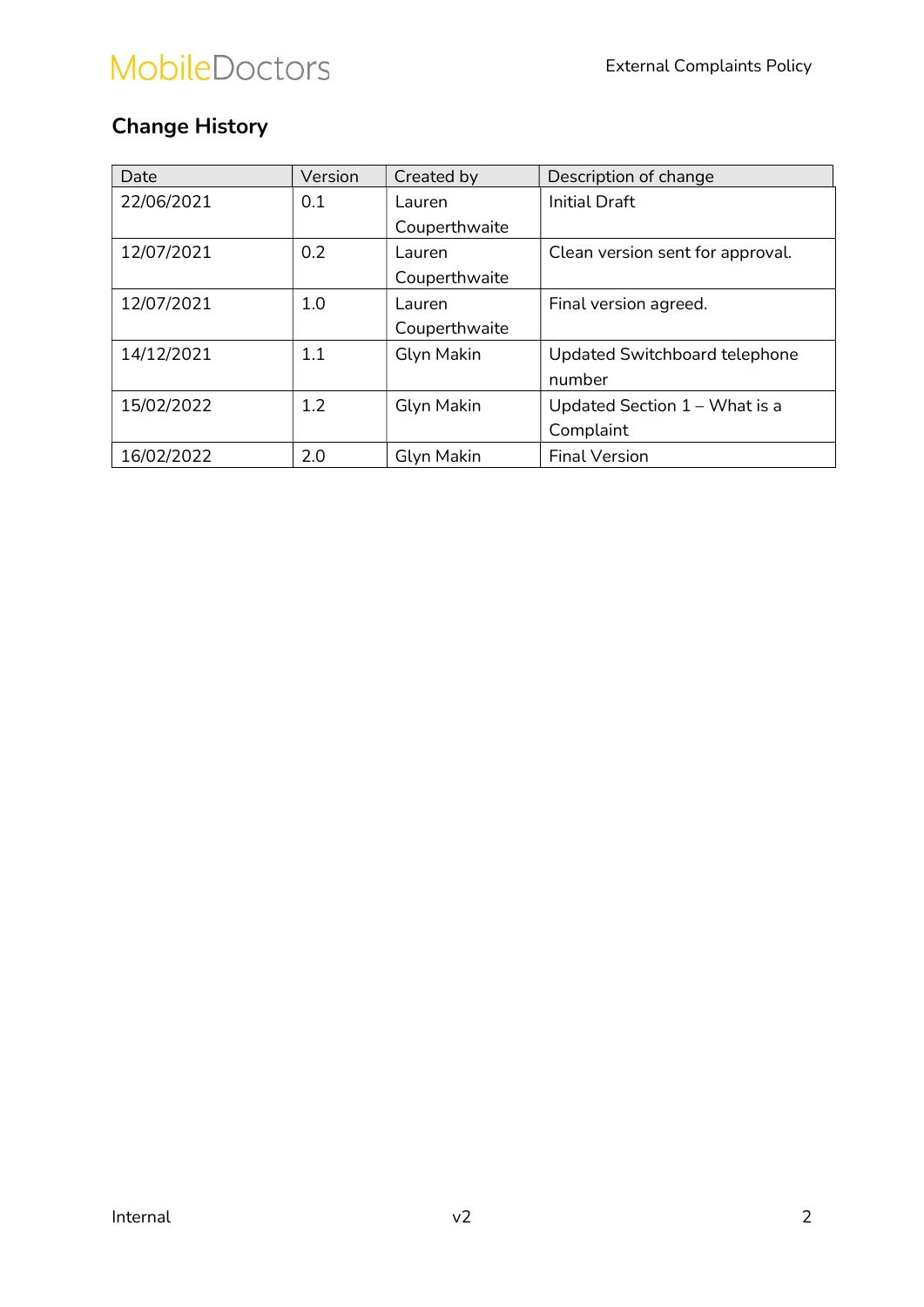## **Contents**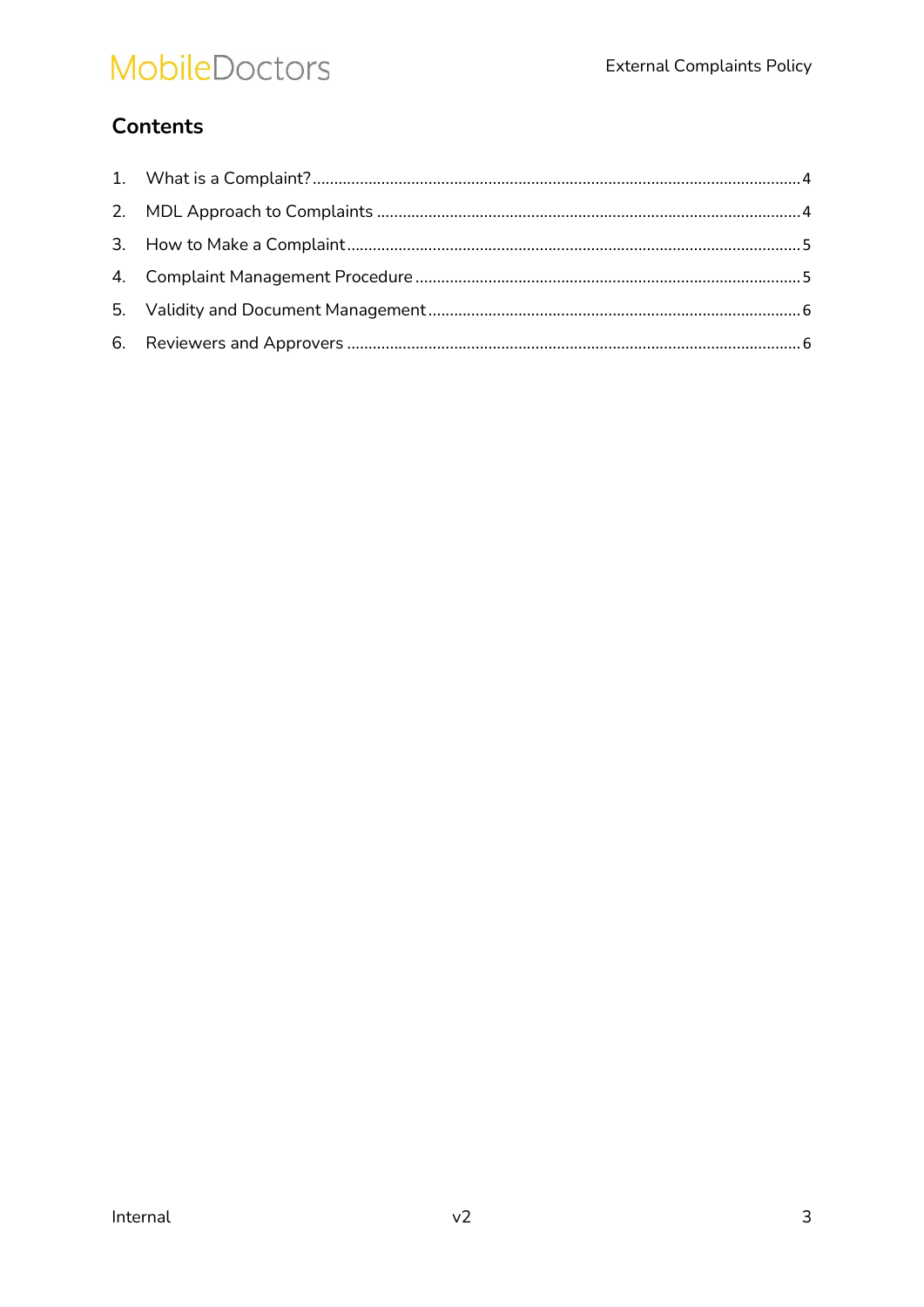## 1. What is a Complaint?

Mobile Doctors Limited (MDL) defines a complaint as:

"A complaint is defined as any expression of dissatisfaction, whether oral or written, whether justified or not, from or on behalf of an eligible complainant about the MROs services including, but not limited to the provision of, or failure to provide, a medico-legal report."

## 2. MDL Approach to Complaints

We take complaints received into the business very seriously, and to ensure we manage them to the very highest of standards we have created our Complaints process in-line with the Parliamentary and Health Service Ombudsman Principles of Good Complaint Handling.

#### Getting it right

MDL is committed to delivering a transparent, responsible and accountable service in everything we do, including in terms of how we manage complaints. We welcome feedback as it allows us to improve our service, by identifying areas of improvement in our service delivery.

#### Being customer focused

Complaints are dealt with promptly and in-line with the Service Level Agreements. We treat complainants fairly, sensitively and communicate clearly.

#### Being open and accountable

MDL handles complaints with honesty and transparency. Our responses are objective and evidence based.

#### Acting fairly and proportionately

MDL understands and respects the diversity of claimants, instructing parties, medical experts and the general public. Complaints are investigated thoroughly, on a timely basis and fairly. Decisions made are based on the facts and evidence available. We also treat our work colleagues who have received a complaint about them fairly, ensuring they also have an opportunity to respond.

#### Putting things right

In the event that an investigation into a complaint identifies that MDL are in part or entirely responsible, as appropriate to the circumstances, an acknowledgement of responsibility, an apology and an explanation will be provided to the complainant. Remedial action, if relevant, will be taken promptly to mitigate the impact of the matter complained about and to prevent future occurrences. Compensation may be awarded to the complainant in certain scenarios, where they have suffered financial loss due to an error made by MDL.

#### Seeking continuous improvement

 $\sqrt{2}$  and  $\sqrt{4}$  and  $\sqrt{2}$  and  $\sqrt{4}$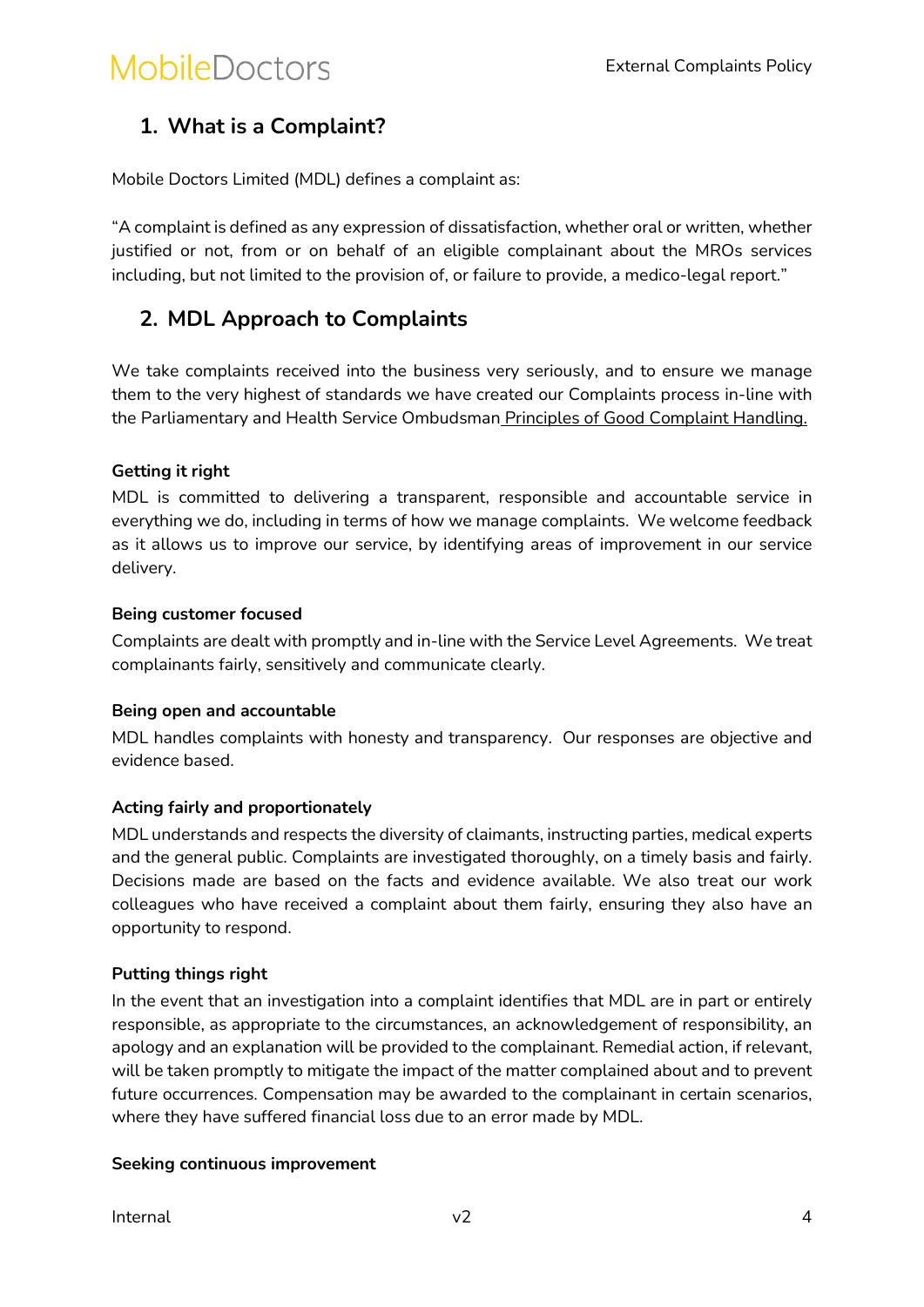MDL monitors complaints received into the business on a monthly basis and any trends, or recurrent root causes are raised and addressed promptly, with mitigating actions implemented swiftly.

### 3. How to Make a Complaint

Complaints may be submitted via various methods e.g. letter, verbally or via email: The contact telephone number is: 0330 0990444. The dedicated email addresses for complaints are: ClientCare@mobiledoctors.co.uk for general complaints.

mdlcompliance@mobiledoctors.co.uk for complaints relating to personal data.

To submit a complaint via letter, please address this to:

"The Client Care Team" for general complaints.

"The Risk and Compliance Officer" for complaints relating to personal data.

The "Head of Operations" for complaints about the way an existing complaint has been handled.

At: Mobile Doctors Limited, 4 The Courtyard, Calvin Street, Bolton, BL1 8PB.

Your complaint will be acknowledged within one working \day of receipt and a full response outlining the findings, the decision where appropriate and the appropriate resolution will be provided to you within 20 working days\* by the Client Care Team. Depending on the method chosen to submit your complaint, the response will be sent via email or telephone to ensure a quick response, unless you have expressed you wish for all correspondence to be sent via letter.

\*If this is not possible for any exceptional reason, you will be notified before the expiry of the 20-day period and advised of the reasons for not being able to resolve the complaint within the usual period.

### 4. Complaint Management Procedure

- All complaints will be logged by the Client Care team on the central complaints register via our dedicated CRM system.
- Depending on the subject matter, some complaints can be resolved more quickly than others. Upon receipt of a complaint that may be resolved quickly, the Client Care team will take all necessary steps to resolve it on the same day it is logged on the complaints CRM system.